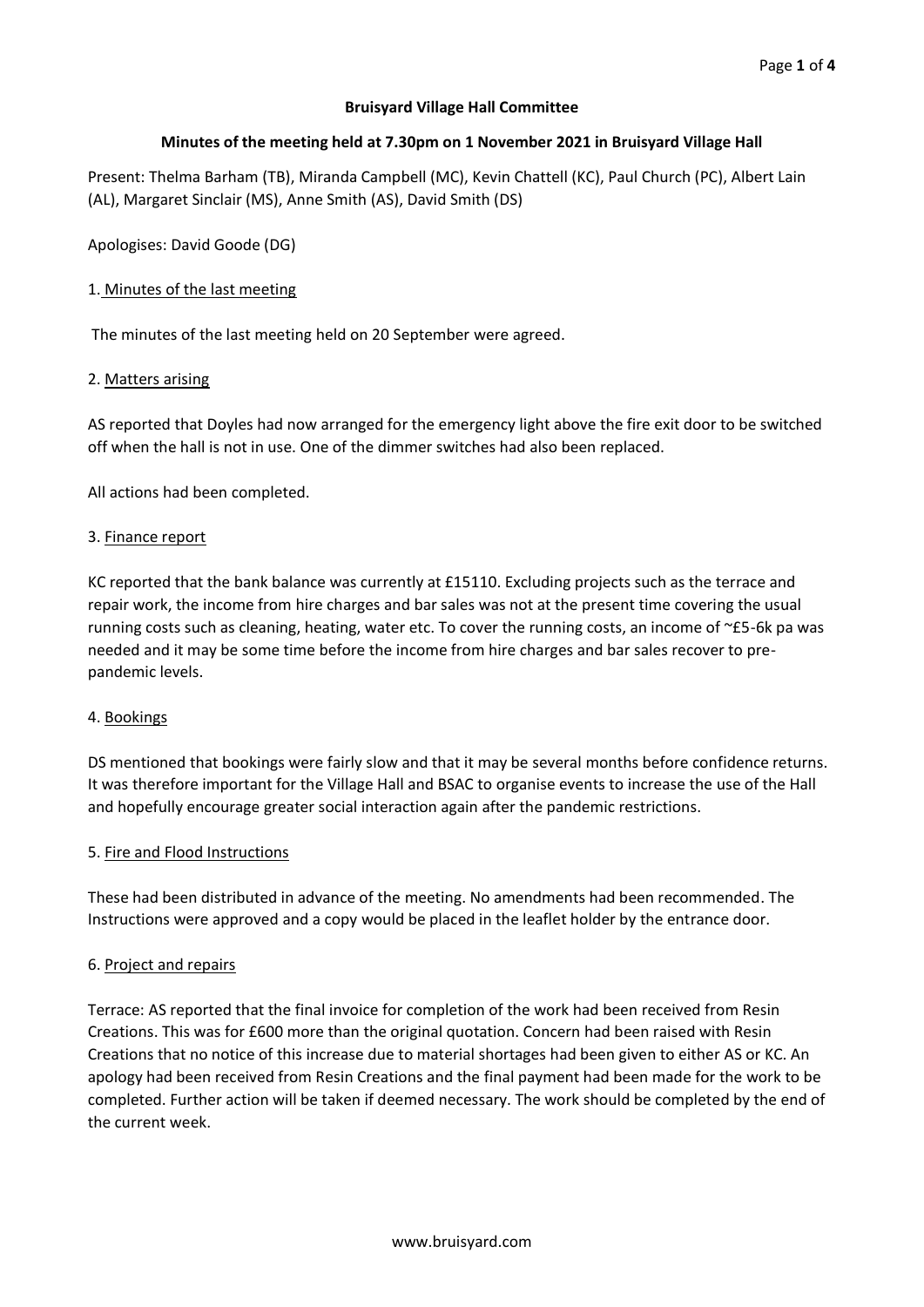Fire Exit: The push bar on the fire door should have been installed on 1 November but was cancelled at the last minute due to a member of the installer's family catching Covid. A new installation date has yet to be set.

Cesspool: Agreement was given for MC to contact Binders to arrange for the cesspool to be emptied and surveyed for possible cracks. The repair would also be done if cracks were found.

### **ACTION: MC**

Window: The window on the west facing wall has been replaced by All Glass. The window had been broken by a stone which had more than likely been thrown up when the grass had been cut. An invoice for £235+vat had been received from All Glass and would now be paid.

Heat Recovery System: DS reported that the output fan on the Vent-Axia heat recovery system had broken down and needed to be replaced. ADM Systems had initially proposed a complete replacement of the system which would have cost over £2.5k as the existing unit was no longer produced and replacement parts were no longer available from Vent-Axia. ADM Systems had followed up with an alternative solution for the replacement output fan motor and pcb at a cost of £1054+vat. This had been accepted and the repair will be carried out on 11 November.

Smartmeter: KC reported that the new electricity smartmeter was installed on 1 November. The readings on the old meter had been recorded.

## 7. Maintenance and Cleaning Checklists

The Maintenance Checklist had been sent to members in advance of the meeting. No amendments had been received.

KC noted that cost savings can be made by combining the emergency lighting check and inspection report along with the fire and intruder alarm servicing by Anglian Fire and Security. The fire alarm needs to be serviced every 6 months (March and September) and the emergency lighting and intruder alarm annually (March). DS agreed to update the checklist and email to members.

#### **ACTION: DS**

The Cleaning Checklist had been sent to members in advance of the meeting. No amendments had been received. The Checklist was approved.

## 8. Proposals for future events

AL covered the following proposals;

Talk by Matt Tanton-Brown on Saturday 19 February. The fee for the talk would be £125. The topics for the talk were discussed and 'Poison Gardens' was selected. All agreed for this event to go ahead and AL would confirm the arrangements with Matt Tanton-Brown.

## **ACTION: AL**

Talk by Ron Bossingham (E B Button Funeral Directors): All agreed for this (humorous) talk to go ahead with a date of Saturday 12 March (and a reserve date of 19 March dependent on Ron Bossingham availability).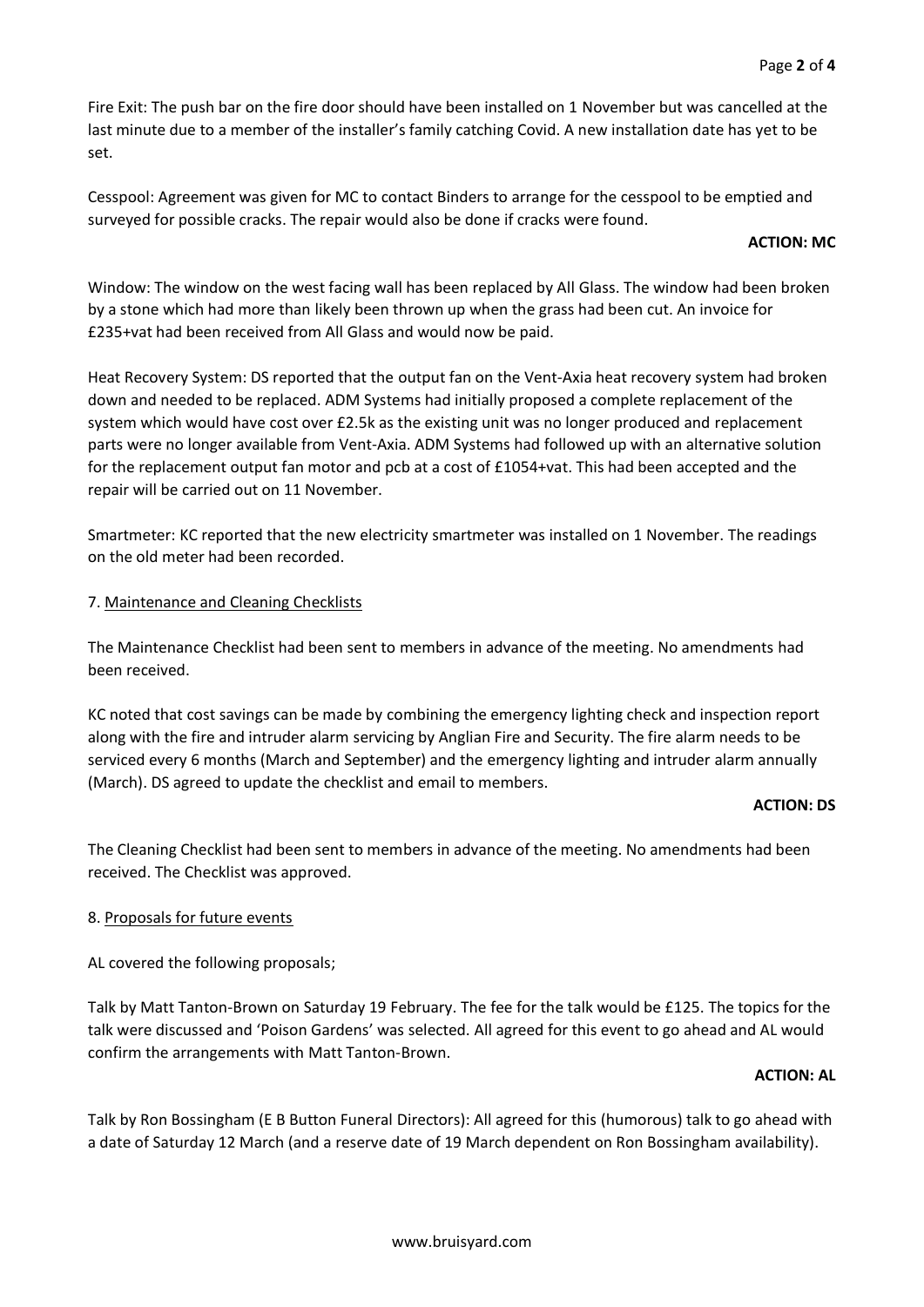AL would confirm arrangements with Ron Bossingham and ask for a suitable title which would attract interest for his talk.

### **ACTION: AL**

AL asked for help in publicising theses events and MC kindly offered to assist. MC would contact AL to arrange.

## **ACTION: MC**

Film Nights: DS reported that he had followed up on the proposal raised by AL at the last meeting and subsequent email from AL regarding film licencing. DS had contacted MPLC (person contacted was Billy Moore) who had been very helpful. MPLC issue licences for public film shows. An umbrella licence was now available specifically for village halls and community centres which allowed the legal screening of many 1000s of films from all of the major film studio and TV shows. The cost is £179+vat per annum.

The restrictions and benefits given by MPLC are as follows;

## Key restrictions:

- No commercial advertisement may be made of the film title outside of the licensed premises and to no one other than the licensed group.

- No direct income may be made to view the film.

- The licence is only applicable to the named organisation and location.
- The films shown must be a legal copy of that film.

- This licence is unfortunately not suitable for a film society or similar since it does not cover cinema style events.

## Key benefits:

- Allows the use of films and TV shows broadcast, downloaded or streamed together with any legally obtained DVD/Blu-ray copies- either your own library or those purchased/rented.

- Unlimited showings all year round.
- No reporting of title use or audience figures.
- Low administration as the licence agreement renews automatically

Billy Moore mentioned that many village halls complied with the restrictions by charging an entry fee for a drink with the film being free. Advertising through the Village Newsletter and email list was fine and through a closed Facebook Group (the Bruisyard Facebook page is a 'closed' group ie. you have to apply to be a member to view, submit entries and make comments). He also mentioned that many groups have a member who subscribes to Netflix and/or Amazon Prime to download films for no additional cost.

The meeting thought this should be considered for autumn/winter 2022 and DS asked members to seek out a volunteer to organise and run the film nights. All noted that the Hall already had a screen installed, a light projector with DVD player and loudspeakers.

## **ACTION: ALL**

Afternoon tea: AS offered to organise an afternoon tea in aid of the breast cancer unit in Ipswich (Blossom appeal). Afternoon teas had been popular events in the past. AS will select a date in Spring and inform the committee accordingly.

#### **ACTION: AS**